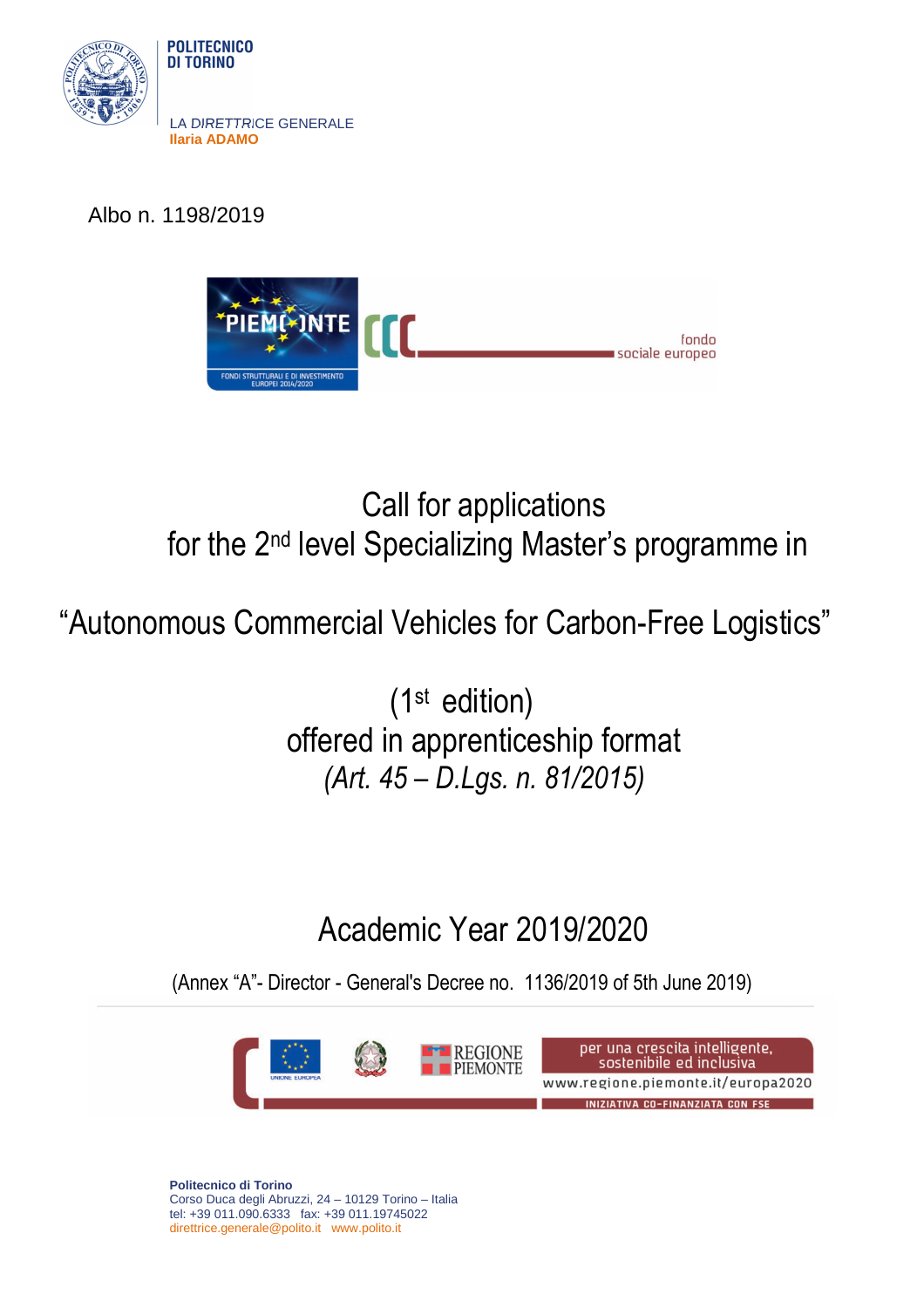

**POLITECNICO** DI TORINO

## **Art.1**

#### **Programme overview**

The 2<sup>nd</sup> level Specializing Master's programme in "Autonomous Commercial Vehicles for Carbon-Free Logistics" is offered by Politecnico di Torino for academic year 2019/2020. The Programme Coordinator is Ezio Spessa, professor at the Department of Energy (DENERG) of Politecnico di Torino.

The duration of this  $2^{nd}$  level Specializing Master's programme is 2 years for a total of 78 ECTS.

The 2<sup>nd</sup> level specializing Master's programme in "Autonomous Commercial Vehicles for Carbon-Free Logistics" aims at providing training for young graduate apprentices who will be hired by CNH Industrial for Iveco and FPT. The 2<sup>nd</sup> level Specializing Master's programme will develop skills for the use of innovative technologies in the automotive sector, with particular focus on autonomous driving and the hybrid / electric technologies applied to commercial vehicles.

2030+ commercial vehicles have to meet the EU checkpoint towards the 2050 "zero accident", "close-to-zero emissions" and "virtually carbon-free" goals. The path towards air quality improvement and noise reduction will be paved by the deployment of pure electric-mode vehicles. Their efficient and effective operations require them to be fully integrated in the energy network and system. This will be based on the pervasive employment of renewable energy to simultaneously address greenhouse gas reduction. Another key ingredient to future decarbonisation of the European transport system will be the availability of low carbon renewable fuels and blending components, both liquid and gaseous e.g. those produced from biomass, or synthetic fuels using green electricity. Their production may potentially remove existing CO2 from the environment and they may be used for chemical storage of electrical energy. Higher quality fuels may also have the advantage of providing improved efficiency and reduced emissions through better combustion. A new way of optimizing energy needs of the vehicle and design efficient solutions for auxiliaries will also be needed to meet the high demanding target.

On top of this, connected automated driving is seen as one of the key technologies and major technological advancements influencing and shaping future logistics and quality of life. The main drivers for higher levels of Automated Driving are:

- $\checkmark$  Safety: reduce accidents caused by human errors.
- $\checkmark$  Efficiency and environmental objectives: Increase transport system efficiency and reduce time in congested traffic by new urban mobility solutions. Also, smoother traffic will help to decrease the energy consumption and emissions of the vehicles.
- $\checkmark$  Comfort: Enable user's freedom for other activities when automated systems are active.
- $\checkmark$  Social inclusion: Ensure mobility for all, including elderly and impaired users.
- $\checkmark$  Accessibility: Facilitate access to city centres.

This 2<sup>nd</sup> level Specializing Master's programme focuses on all the technologies required to address such challenges in the next 10 years. It also digs into the new emerging technologies like artificial intelligence, automation, digitalization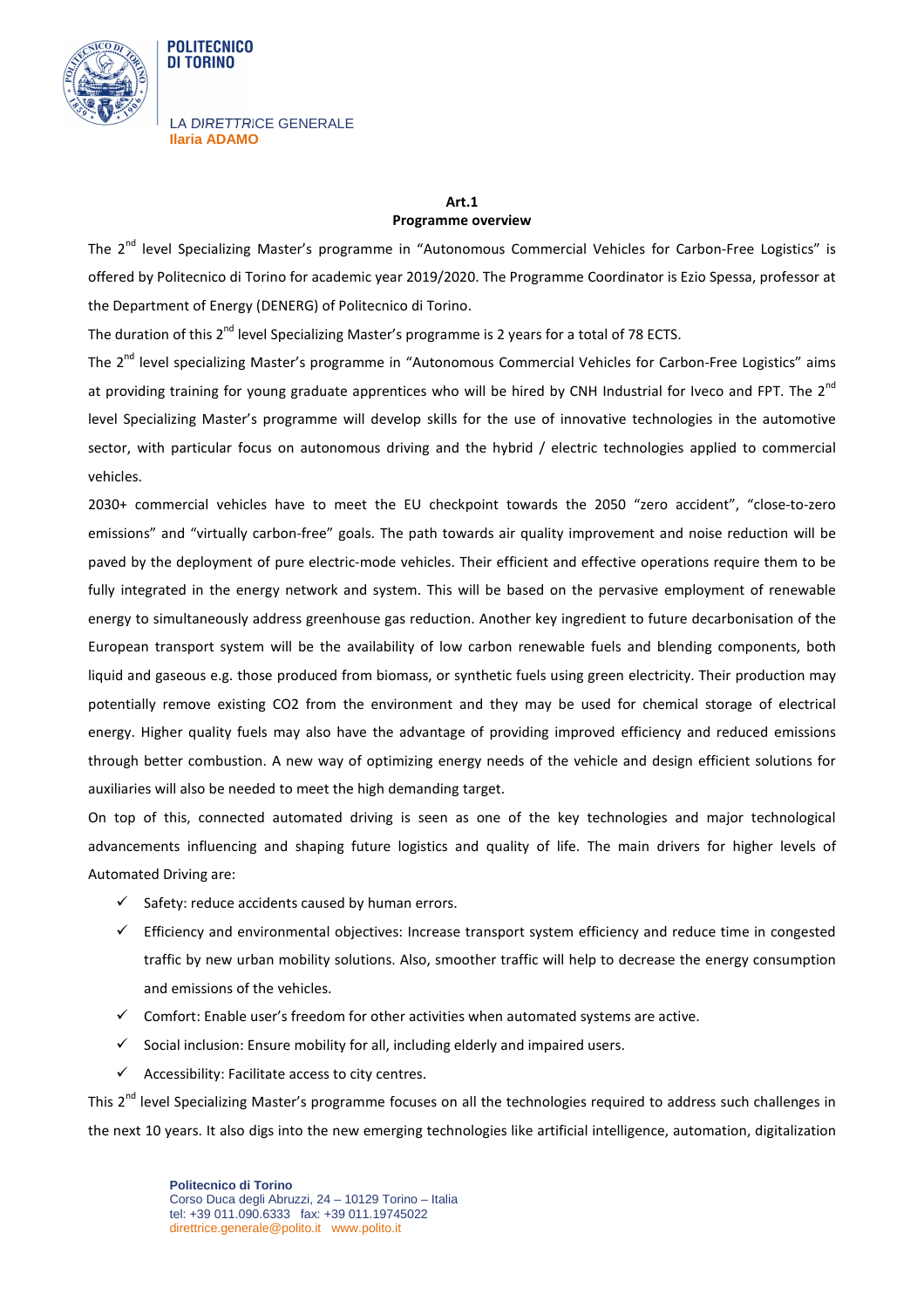

#### **POLITECNICO** DI TORINO

#### LA DIRETTRICE GENERALE **Ilaria ADAMO**

and big data to create the framework for the new generation of fully-automated vehicles. Beyond 10 years, the new possibilities offered by digital era of transportation will enable new concepts of "smart" vehicles, whose operation can be dynamically adapted and optimized to missions and environmental conditions, pushing efficiency and environmental friendliness of transport means beyond current paradigms.

A giant innovation gap is needed to be covered in the next decade: it is materially impossible to face the change required by the abovementioned challenges without breaking the silos. Working together in cross disciplinary and cross sectors teams with a co-creation approach will be a key for success.

The primary objective of this  $2^{nd}$  level Specializing Master's programme will thus be the formation of skills spread across mechanical engineering, electronics, energy, information technology and telecommunications. Students will be initially provided with the fundamental disciplines (vehicle mechanics, thermodynamics, communications, architecture of computers and networks) that create the common language needed to understand the following courses. These will then address specialized skills on electric and hybrid propulsion, on vehicle on-board electronics, intervehicular communication systems and embedded systems for vehicle automation.

A project proposal for this  $2^{nd}$  level Specializing Master's programme will be submitted for funding to Regione Piemonte in the framework of a specific regional call for proposals "Apprendistato di Alta Formazione e di Ricerca (Art. 45 - D. Lgs. n. 81/2015) – Aggiornamento dell'Avviso pubblico approvato con Determinazione n. 537. 03/08/2016, Deliberazione della Giunta regionale n. 37-3617 del 11/07/2016 e n. 18/6767 del 20/04/2018 di cui alla D.D. n. 1486 del 17/12/2018".

In accordance with the above mentioned call for proposals, selected candidates will be hired by the partner companies and upon completion of the programme they will attain a  $2<sup>nd</sup>$  level Specializing Master's diploma.

The partner companies have undertaken to recruit at least fifteen apprentices.

The 2<sup>nd</sup> level Specializing Master's programme will begin in October 2019 and the apprentices will be recruited by the partner companies at the same time.

More information on the learning objectives, programme contents and possible career opportunities is available on the website of the 2<sup>nd</sup> level Specializing Master's programme in Autonomous Commercial Vehicles for Carbon-Free Logistics: https://didattica.polito.it/master/cnh/2020/home

### **Art. 2**

### **Training objective, didactic contents and organization of the activities**

This 2<sup>nd</sup> level Specializing Master's programme is an experiential learning path which combines educational activities at Politecnico and on-the-job training at the companies' premises.

The 2<sup>nd</sup> level Specializing Master's programme is organized as follows:

- training activities at Politecnico di Torino (classroom laboratory lecture- business case): approximately 400 hours
- training activities at the partner companies: approximately 800 hours, carried out at the employer's premises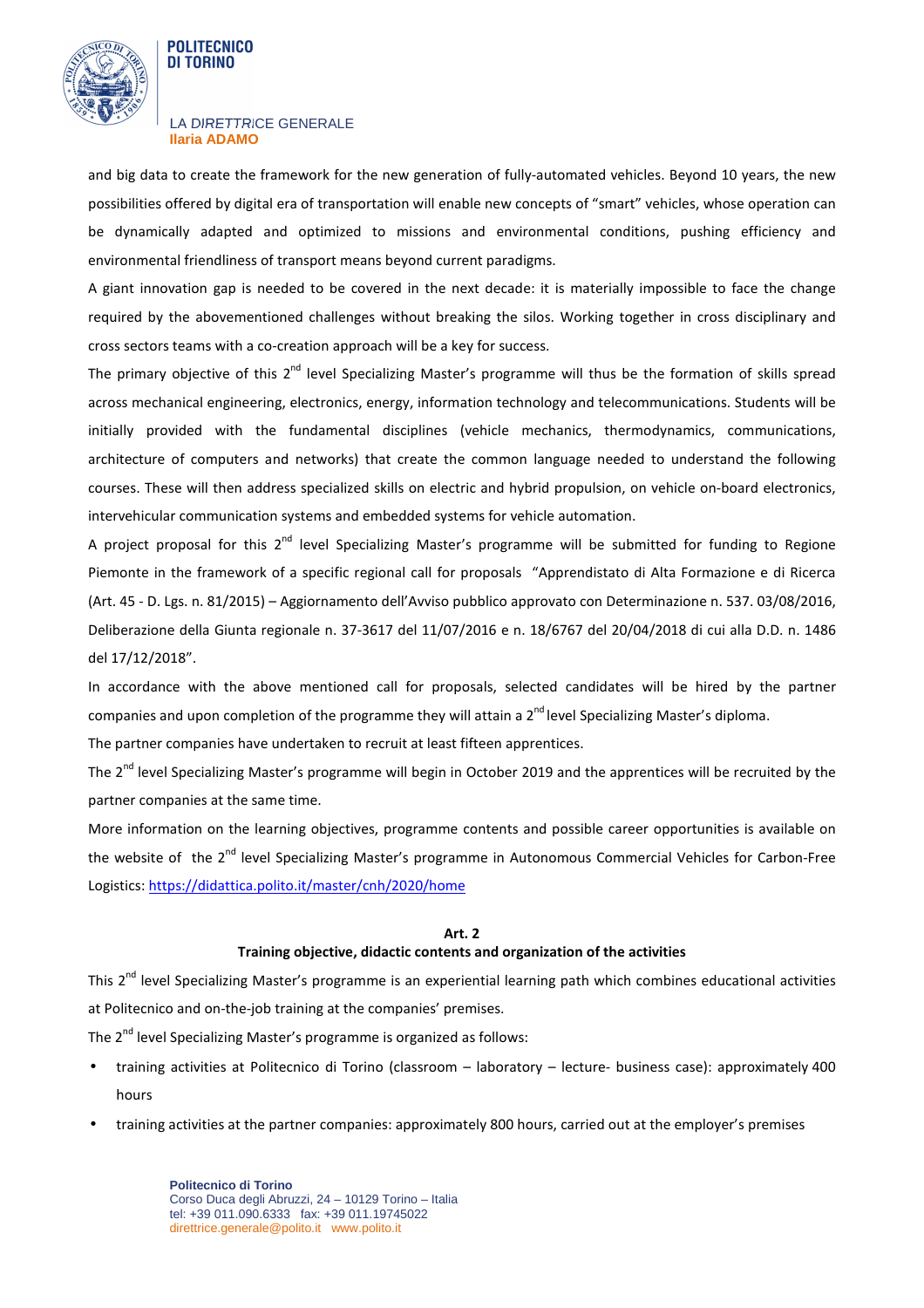

• self-learning activities: approximately 300 hours, carried out at the employer's premises.

### **Table n.1 – Organization of the courses**

| <b>COURSE</b>                                                                         | <b>Training</b><br>activities | Training activities<br>(hours) | Training activities<br>(hours) |
|---------------------------------------------------------------------------------------|-------------------------------|--------------------------------|--------------------------------|
|                                                                                       | <b>ECTS</b>                   | Politecnico                    | Companies                      |
| Propulsion systems, ICT and Mechanics for the industrial<br>vehicles of the future    | 7                             | 50                             | 24                             |
| Chassis Design for Autonomous Vehicles                                                | 5                             | 40                             | 20                             |
| Electrified propulsion solutions and energy storage systems                           | 9                             | 70                             | 30                             |
| Propulsion system application to industrial vehicles and energy<br>management         | 7                             | 60                             | 15                             |
| Electronic systems for Autonomous Driving                                             | 9                             | 70                             | 30                             |
| ITS, Inter-vehicular Networks and OTA techniques                                      | 5                             | 35                             | 15                             |
| Modeling and control of electric and hybrid vehicles                                  | 5                             | 40                             | 20                             |
| Big Data, Artificial Intelligence and Cybersecurity for<br><b>Autonomous Vehicles</b> | 7                             | 35                             | 46                             |
| Project Work                                                                          | 24                            | 0                              | 600                            |
| <b>TOTAL</b>                                                                          | 78                            | 400                            | 800                            |

The 2<sup>nd</sup> level Specializing Master's programme will start on October 2019 and will last 2 years. The official language of the programme is English.

### **Art. 3 Admission requirements**

The 2<sup>nd</sup> level Specializing Master's programme in Autonomous Commercial Vehicles for Carbon-Free Logistics is intended for graduates who have to meet the following compulsory requirements:

- to be under the age of 30 on the date of recruitment;
- to have been awarded a full degree (Master's degree/Laurea specialistica/ Laurea magistrale) in one of the following areas of study within the deadline for enrolment in the  $2^{nd}$  level Specializing Master's programme:
	- o LM-20 (Aerospatial and Astronautic Engineering)
	- o LM-25 (Automation Engineering)
	- o LM-27 (Telecommunications Engineering)
	- o LM-28 (Electrical Engineering)
	- o LM-29 (Electronic Engineering)
	- o LM-30 (Energy and Nuclear Engineering)
	- o LM-31 (Management Engineering)
	- o LM-32 (Computer Systems Engineering)

**Politecnico di Torino**  Corso Duca degli Abruzzi, 24 – 10129 Torino – Italia tel: +39 011.090.6333 fax: +39 011.19745022 direttrice.generale@polito.it www.polito.it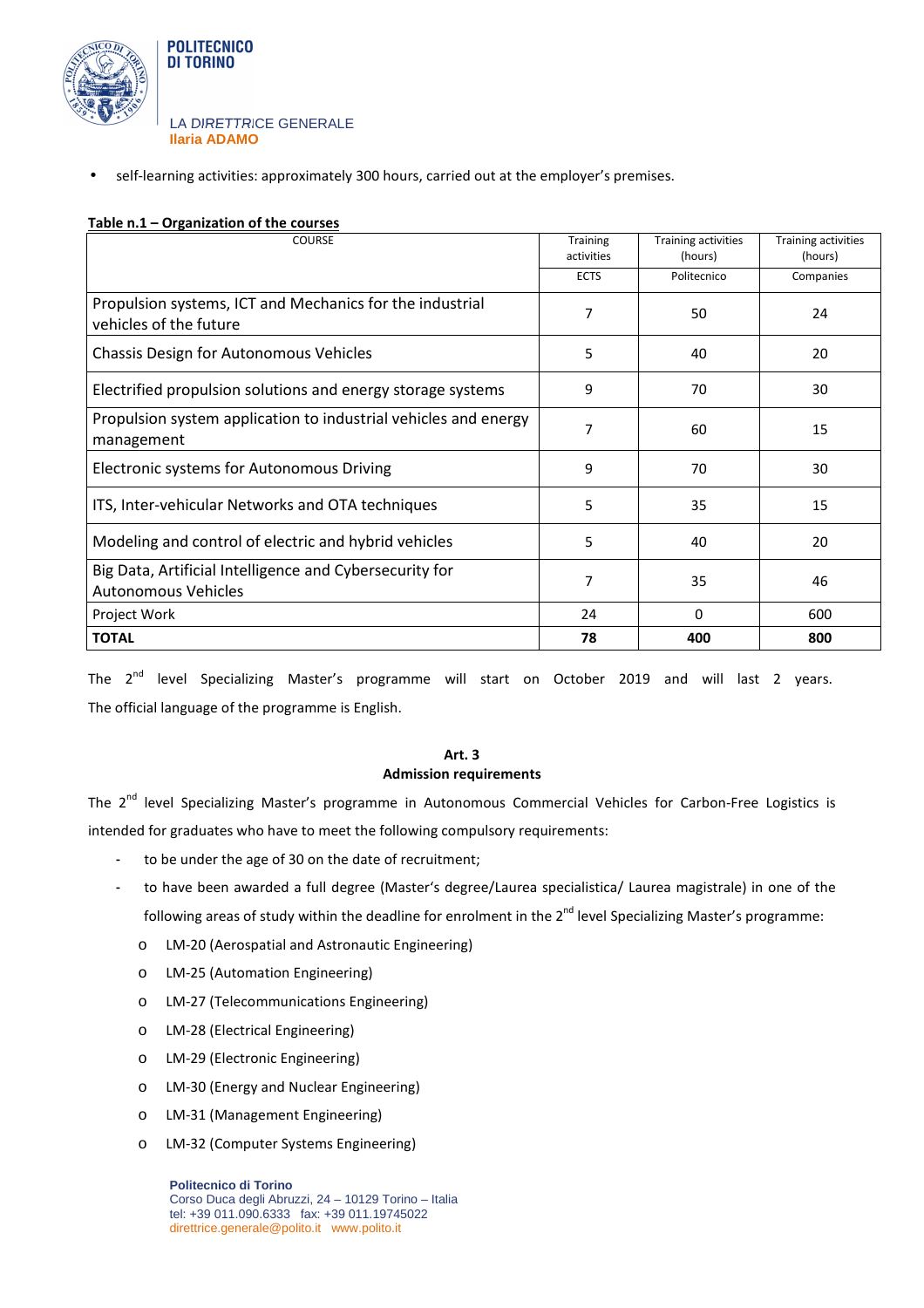

**POLITECNICO DI TORINO** 

- o LM-33 (Mechanical Engineering)
- o LM-53 (Materials Engineering)
- High-level English language skills.

The Office of Specializing Master's Programmes and Lifelong Learning will examine the documentation received within the deadline. Only non-Italian university degrees will be evaluated by a specific board chaired by the Programme Coordinator of the 2<sup>nd</sup> level Specializing Master's programme in Autonomous Commercial Vehicles for Carbon-Free Logistics**.** The partner companies will evaluate only the candidates who meet the above mentioned compulsory requirements.

# **Art. 4**

## **Partner companies selection process**

The partner companies will evaluate the applications which meet the compulsory requirements (*Art. 3 "Admission requirements"*), and reserve the right to contact only the candidates who meet their internal selection criteria. The selected candidates will be hired by the partner companies within the meaning of ex-art. 45 of D. Lgs 81/2015.

A good knowledge of the English and Italian language is considered an essential prerequisite for the final selection. The partner companies will assess the candidate's level of proficiency during the interview.

During the entire application period the partner companies can contact the applicants who satisfy both the compulsory requirements (art. 3) and the corporate selection criteria.

For further information on the selection process refer to the website of the 2<sup>nd</sup> level Specializing Master's programme in Autonomous Commercial Vehicles for Carbon-Free Logistics:

https://didattica.polito.it/master/cnh/2020/selection\_process

## **Art. 5 Admissions and deadlines**

Applications for this 2<sup>nd</sup> level Specializing Master's programme must be submitted on-line by filling out the Admission Request Form available on Politecnico di Torino website (*Apply@polito*) at the following link: https://didattica.polito.it/master/cnh/2020/home

DO NOT apply by e-mail, fax or mail because these applications will NOT be considered.

Admission Request Forms must be submitted within the following deadline:

• July  $15^{th}$ , 2019 at 1:00 p.m. - Italian time

The following supporting documents must be attached to the application form (in English or Italian only):

### **MANDATORY DOCUMENTS**

- valid identification document (passport for extra-EU applicants)
- − curriculum vitae (cv must include the authorization to the processing of personal data in compliance with

**Politecnico di Torino**  Corso Duca degli Abruzzi, 24 – 10129 Torino – Italia tel: +39 011.090.6333 fax: +39 011.19745022 direttrice.generale@polito.it www.polito.it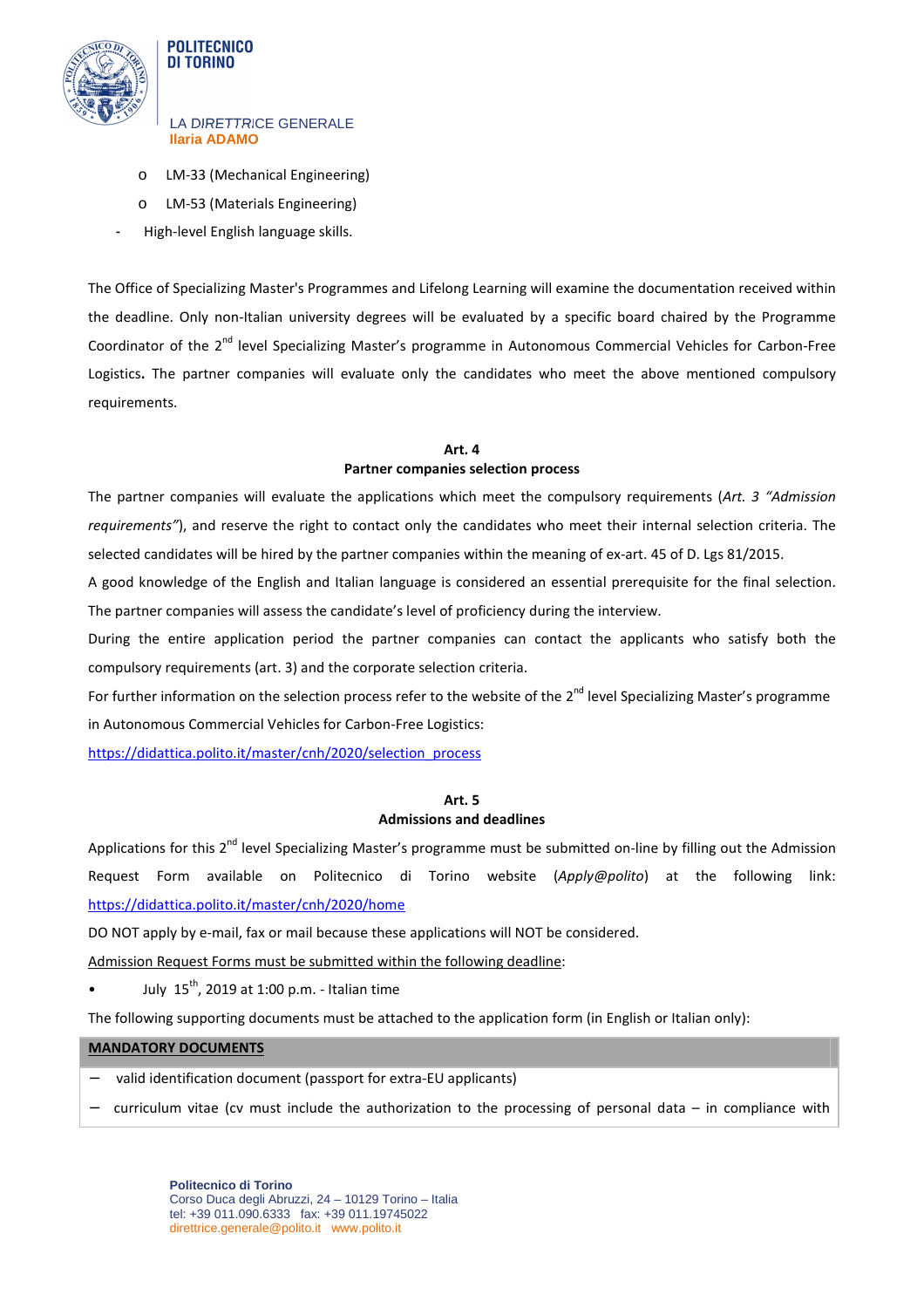

Legislative Decree no. 196/2003 and further amendments);

- − Admission Request Form
- − Exam transcripts for both Bachelor's and Master's degree programmes:
	- for applicants with degree(s) obtained from a non-Italian University: official transcript(s), by University of origin, produced on headed paper, containing the full list of all the exams passed and the grades obtained. The transcript(s) must also include the date of the degree conferral. Upon enrolment, the admitted candidates must submit the original copy of the "Dichiarazione di Valore"/"Statement of validity" (related to the Master's degree) issued by the Italian Diplomatic Mission in the country where the qualification was awarded. If the Master's degree was awarded by a European university, admitted candidates can turn in the "Diploma Supplement" instead of the "Dichiarazione di Valore".

or

• for applicants with degree(s) awarded by an Italian Public University: self-certification ("dichiarazione sostitutiva di certificazione" - Art. 46 DPR 28 December 2000, n. 445) in which the students declare to have obtained both a Bachelor's degree and a Master's degree. The self-declaration must include: the name of degree programme, the name of the University, the date of degree conferral, the graduation final grade, the full list of all the exams passed and the grades obtained (this information is required for both degrees). Upon enrolment admitted students must provide the original copy of the selfcertification, in compliance with art. 75 of D.P.R. 445/2000. Should the self-certification be found to be false or incorrect, the applicant loses any benefit which he/she might have acquired on the basis of the untruthful declaration.

### **OPTIONAL DOCUMENTS**

- − Cover letter
- − Reference letter
- − Italian language certificate (only for non–Italian applicants)
- − English language certificate
- − Residence Permit (only for non-EU citizens)

Failure to attach even one of the above mandatory documents will result in the exclusion from the selection process.

## **Art.6**

#### **Selection outcomes**

At the end of the selection process carried out by the partner companies, Politecnico di Torino will publish the list of the candidates admitted to the programme on the online University Bulletin and on the "Selection outcomes" section of the programme website: https://didattica.polito.it/master/cnh/2020/home

## **Art.7 Enrolment**

#### Enrolment

The candidates who have been admitted to the programme will have to enrol at Politecnico di Torino before the starting date of the 2<sup>nd</sup> level Specializing Master's programme. Further information about enrolment will follow by email.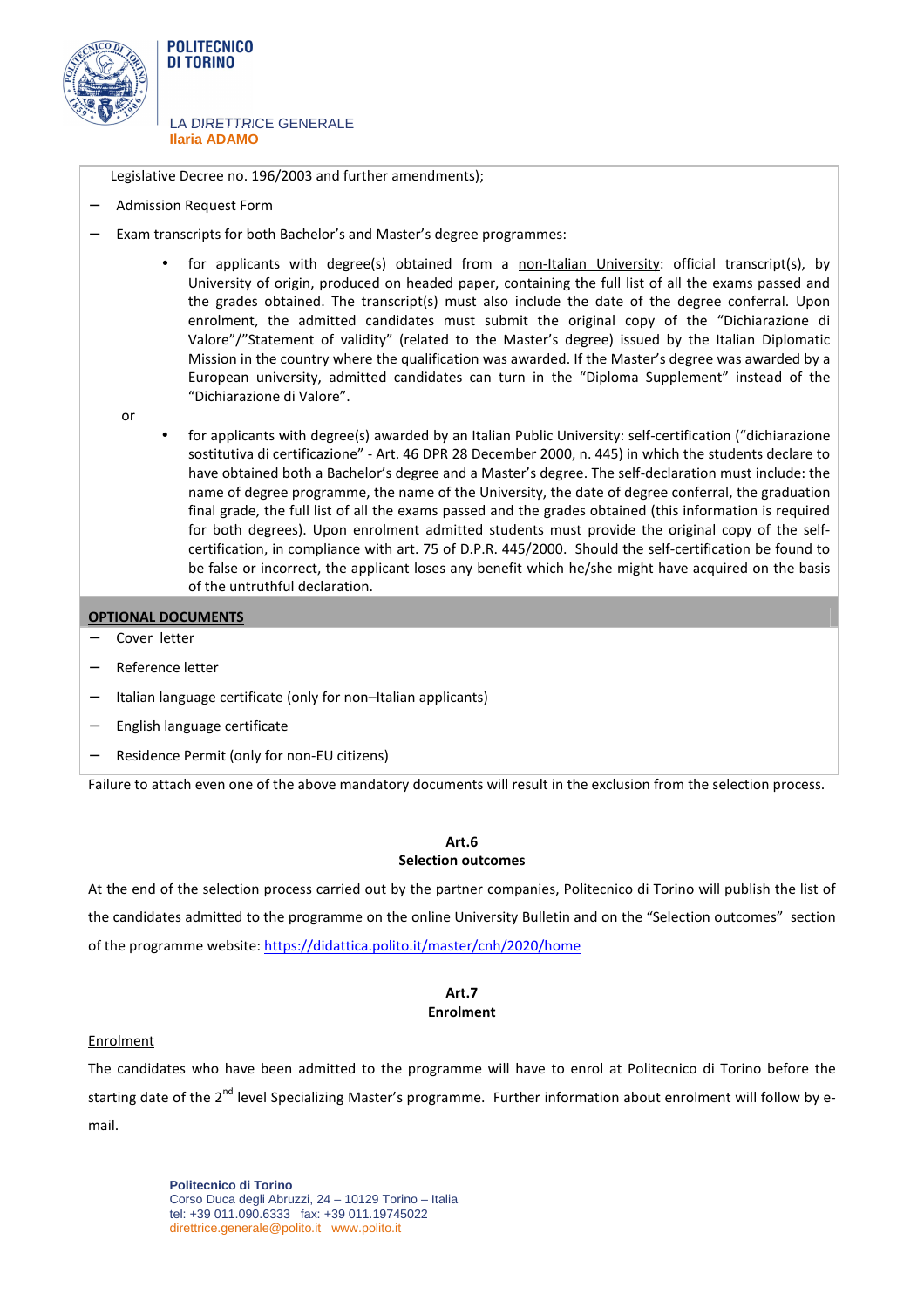

#### **POLITECNICO** DI TORINO

#### LA DIRETTRICE GENERALE **Ilaria ADAMO**

Admitted candidates are not allowed to be simultaneously enroled in another Specializing Master's Programme nor in any other university programme. Students enroled in another programme must finish or suspend their career before enroling at the 2<sup>nd</sup> Level Specializing Master's Programme in Autonomous Commercial Vehicles for Carbon-Free Logistics.

### Delivery of documents

After the enrolment procedure has been completed, the selected candidates will have to hand over the original documentation uploaded in the application phase to the Specializing Master Office, within the starting date of the Master's programme (please refer to art. 5).

Upon enrolment, participants who hold a degree from a non-Italian University must submit the original copy of the "Dichiarazione di Valore"/"Statement of validity" relative to the degree, awarded by the Italian representation in the country in which the qualification or Statement of Comparability issued by the CIMEA Center was issued.

If the Master's degree was awarded by a European university, participants can turn in the "Diploma Supplement" instead of the "Dichiarazione di Valore".

Those who will not have the Declaration of value, can enrol in the Programme with a "provisional" status, but they will have to deliver them by 6 months after the beginning of the academic activity.

If the aforesaid document won't be delivered within the deadline, the student will be unable to complete actions of career, until the document is actually delivered.

Non-EU nationals are required to comply with the norms on entry visa and residence permit and will have to submit:

- − Visa for "D" type study for participants who are no EU citizens and reside abroad;
- − Valid residence permit for non-EU citizens residing in Italy.

The Administration reserves the right to carry out checks on what has been declared in the substitutive certification declarations (pursuant to Article 46 of Presidential Decree 28 December 2000, No. 445).

If the control reveals the non-correspondence of the content of the declaration, the position of the declarant shall be withdrawn from the ranking list.

### **Art.8 Participation fee**

The participation in the 2<sup>nd</sup> level Specializing Master's programme is free of charge for admitted students, as provided for by the regional call "Apprendistato di Alta Formazione e di Ricerca (Art. 45 - D. Lgs. n. 81/2015) – Aggiornamento dell'Avviso pubblico approvato con Determinazione n. 537. 03/08/2016, Deliberazione della Giunta regionale n. 37- 3617 del 11/07/2016 e n. 18/6767 del 20/04/2018 di cui alla D.D. n. 1486 del 17/12/2018".

In accordance with the "Tuition Fee Guide" of Politecnico di Torino, admitted students are exempted from paying their participation fee, but they still have to pay a fee ( $\epsilon$  19,53) for insurance and revenue stamp for every academic year.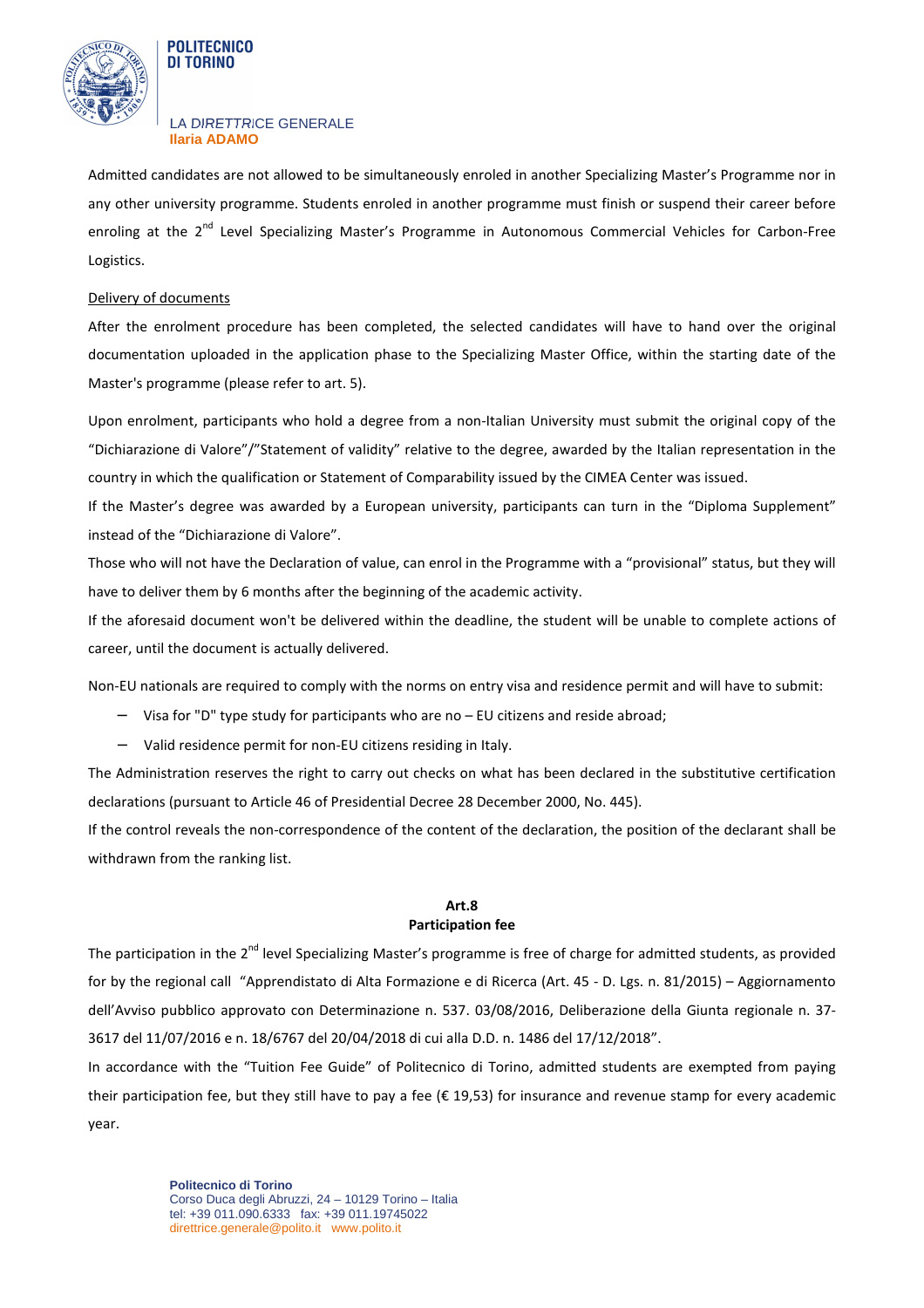

LA DIRETTRICE GENERALE

**POLITECNICO DI TORINO** 

**Ilaria ADAMO** 

#### **Art. 9 Qualification**

Upon successful presentation of the student's Project Work, Politecnico di Torino will confer the 2nd level Specializing Master's diploma in Autonomous Commercial Vehicles for Carbon-Free Logistics.

Participants are required to:

- reach the total amount of 78 ECTS;
- attend at least 75% of total classroom hours (section 5.2.1 of the Bando della Regione Piemonte "Aggiornamento dell'avviso pubblico approvato con Determinazione n. 537 del 03/08/2016", di cui alla D.D. N. 1486 del 17/12/2018).

## **Art. 10 Competent office**

The competent office is the Office of Specializing Master's Programmes and Lifelong Learning of Politecnico di Torino e-mail: master.apprendistato@polito.it

## **Art. 11 Person responsible for the administrative procedure**

The person responsible for the administrative procedure is Mr. Alberto Pusceddu (Head of the Specializing Masters Programmes and Lifelong Learning Office).

### **Art. 12**

### **Privacy policy and access to documents**

In accordance with the General Data Protection Regulation (EU Regulation 2016/679) and the "Code regarding the protection of personal data" (Legislative Decree No. 196 of 30th June 2003 and further amendments) personal data are processed by Politecnico di Torino exclusively for institutional purposes and in accordance with the transparency purposes imposed by the law. The processing of personal data is based on the principles of correctness, lawfulness and relevance of purposes. In order to pursue the "Bando in Autonomous Commercial Vehicles for Carbon-Free Logistic" candidates agree that the Politecnico di Torino shares their personal data with Iveco S.p.A. and FPT S.p.A. (CNH Industrial). These organizations will use the information provided as autonomous controllers of personal data.

For the Politecnico di Torino the privacy policy is available at: https://didattica.polito.it/privacy

For Iveco S.p.A. and FPT S.p.A. (CNH Industrial) the privacy policy is available at: https://www.cnhindustrial.com/Pages/Privacy\_Notice.html?code=en-gb&brand=polito

## **Art. 13 Final provisions**

1. Communication with candidates will take place primarily through the "Apply@Polito" platform.